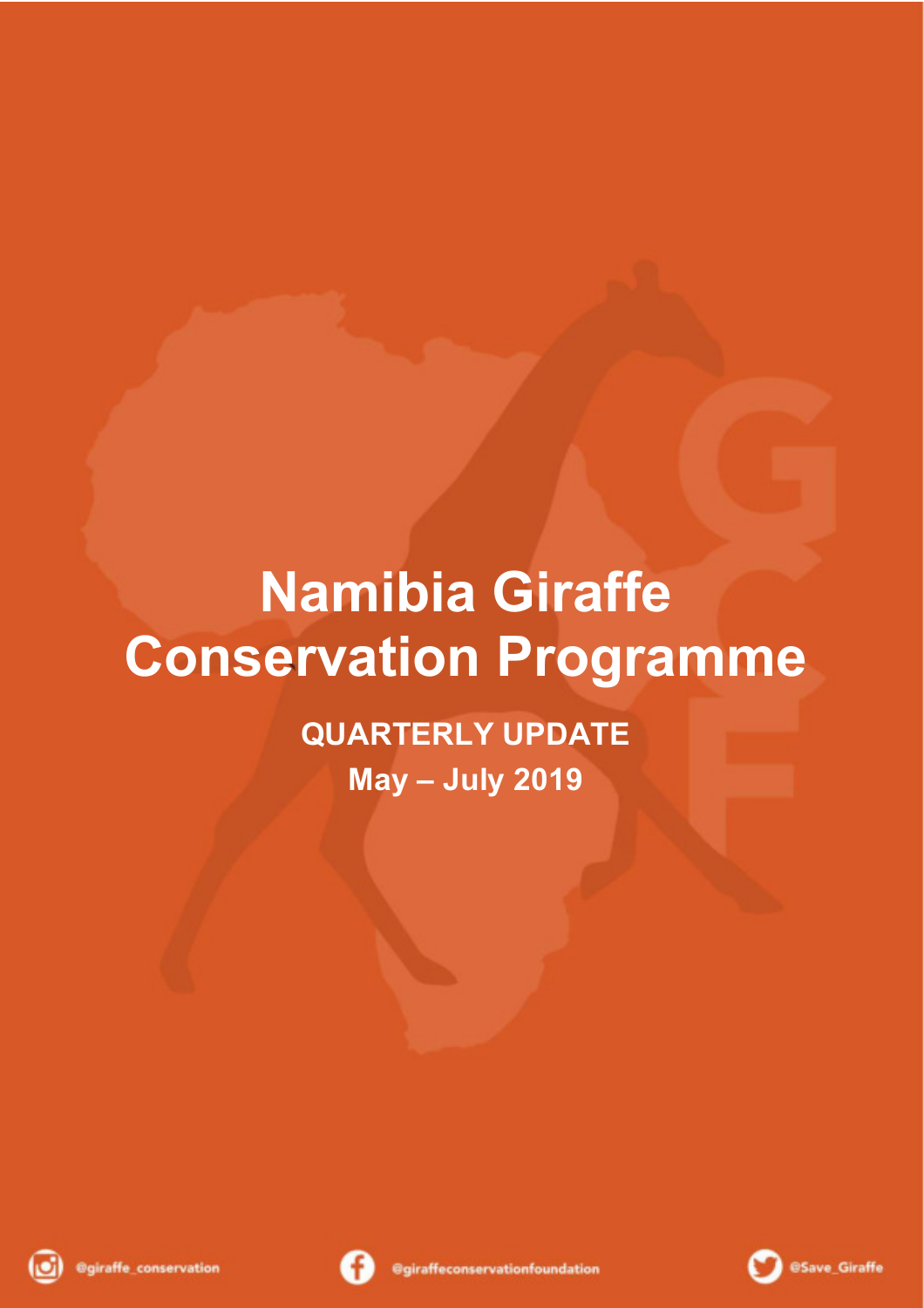

At our home base in Namibia, the Giraffe Conservation Foundation (GCF) runs a comprehensive programme across the country with a focus on giraffe conservation research and environmental education. While this report focuses on the conservation side, you can read more about the environmental education programme in the regular KEEP Updates online at https://giraffeconservation.org/programmes/keep/.



The past few months have seen some exciting developments in our Northwest Namibia Programme, as well as a continuation of our countrywide giraffe assessments across the continent. If you follow our updates regularly, you might want to skip forward to the brand-new updates and give the background information a miss, but you might also find some interesting information that you were not aware of.

## Background

GCF's Northwest Namibia Programme focuses on monitoring and supporting the long-term conservation and research of Namibia's desert-dwelling giraffe. Over the last few years we have partnered with the University College Cork (UCD, Ireland) and the Namibian University of Science and Technology (NUST) to increase our efforts on the ground.

These giraffe roam throughout the northern Namib Desert in the country's northwest. Our work has focused on the ephemeral Hoanib and Hoarusib Rivers, covering an area of approx. 4,500km<sup>2</sup>, but is slowly expanding north to include a total area of >10,000km<sup>2</sup>. The area extends across communal conservancies in the east (which support both wildlife and domestic livestock) into the Skeleton Coast National Park bordered by the Atlantic Ocean to the west.

With only a few millimetres of annual rainfall, the programme area is arid to hyper-arid and the wildlife is well adapted to this harsh environment. However, these conditions mean that many species survive at the very edge of their adaptive abilities and as such the ecosystem is fragile and easily disrupted. Grazing for cattle and other livestock, increasing tourism in the region and historical poaching have led to some degradation of the environment and its wildlife. Nevertheless, it remains one of the most beautiful and remote refuges for Africa's remaining mega-fauna.

In this stark landscape of dunes, gravel plains, mountains and dry riverbeds, elephant, black rhino, lion,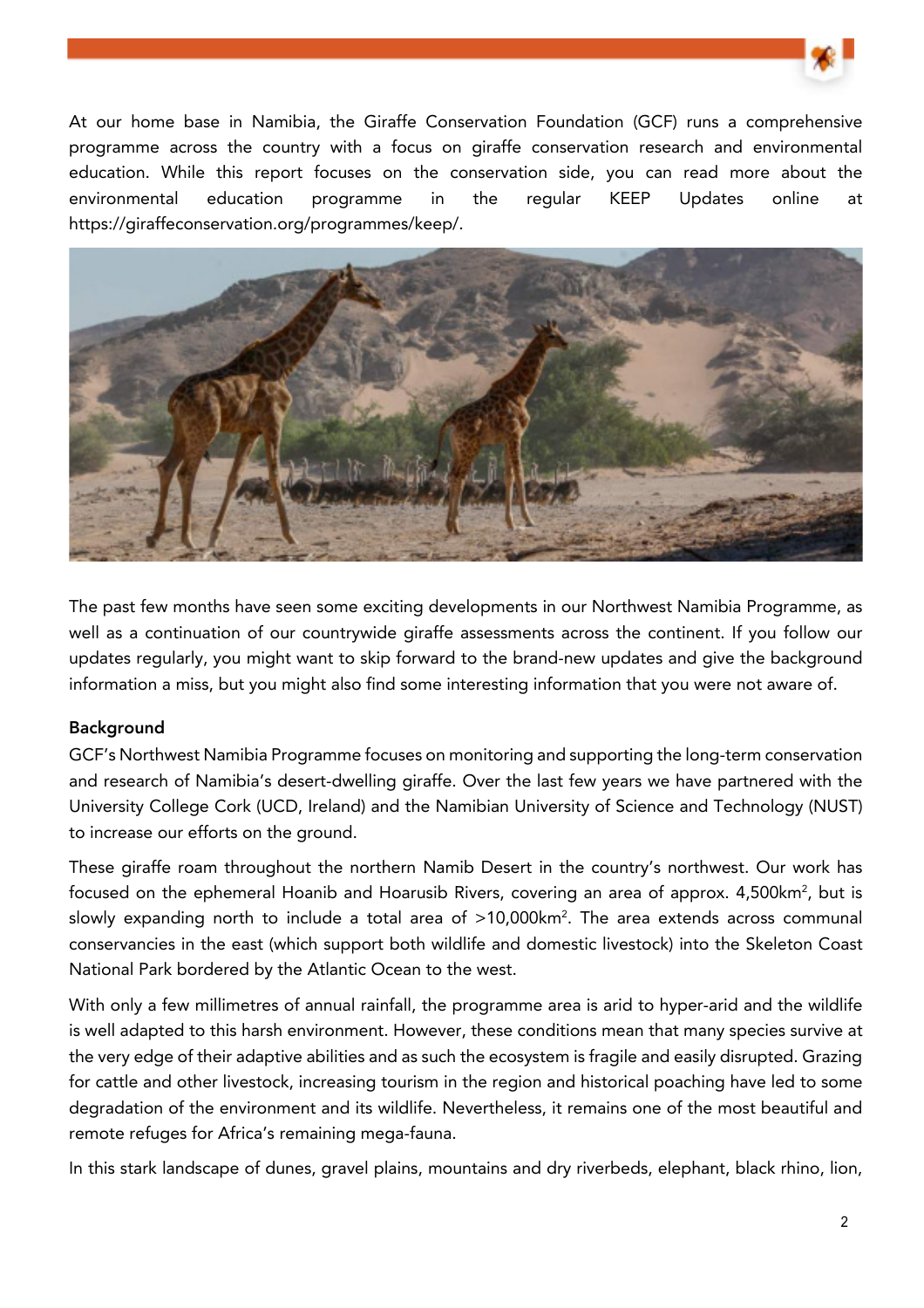

cheetah and a range of antelope including oryx (gemsbok) and springbok, live alongside the desertdwelling Angolan giraffe (Giraffa giraffa angolensis) – a subspecies of the Southern giraffe (G. giraffa). GCF's long-term giraffe conservation programme here offers a unique and valuable opportunity to better understand them and, through what we learn, provide conservation and management support for other giraffe populations throughout Africa.

In addition to this long-term conservation research, GCF has been working more generally across Namibia with government, private land-owners, tourism operators and concessionaires, and local communities to better understand the numbers and population dynamics of giraffe in the country. By collaborating with partners in Namibia, we not only determine giraffe numbers and range, but also increase education and awareness for giraffe conservation in Namibia.

## News from the field

Now halfway through 2019, the severe drought conditions in the far north continues to affect all the animals in the region. The tinges of green we had seen sprouting up before our eyes after the rains of late March have long disappeared – leaving only shades of red and golden sand in their place.

The last remnants of free surface water have dried up throughout the area and there is a distinct lack of grazing – luckily for giraffe browse is still relatively abundant. As a result, many of the local Himba people have moved out of the area along with their livestock in search of sustenance elsewhere.

The Himba are an ancient tribe living in north-western Namibia as well as on the other side of the Kunene River in Angola. They are a semi-nomadic, pastoralist people, belonging to the Bantu family who uphold their traditional lifestyle. Most notably, Himba men and woman wear few clothes apart from a loin cloth or goat skinned mini-skirt. They rub their bodies with red ochre and fat to protect themselves from the sun and also gives their appearance a rich red colour.

It is in hard times like this wildlife appears to stubbornly persist throughout the area but in much reduced numbers whilst their special adaptations to this inhospitable desert home becomes more evident. Elephant, in particular along the Hoarusib River, can be seen using their feet and trunks to dig up fresh water from the aquifer in the apparently dry riverbed – locally known as 'gorras'. They know exactly where to dig to find shallow water but how? Your guess is as good as ours, but likely a combination of information passed down through the generations as well as an incredible sense of smell and ability to guess the depth of the water.

The limiting factor for wildlife in Northwest Namibia is forage and as giraffe can outcompete almost all except elephant, and seasonally vary their diet, the drought is having less of an impact on them.

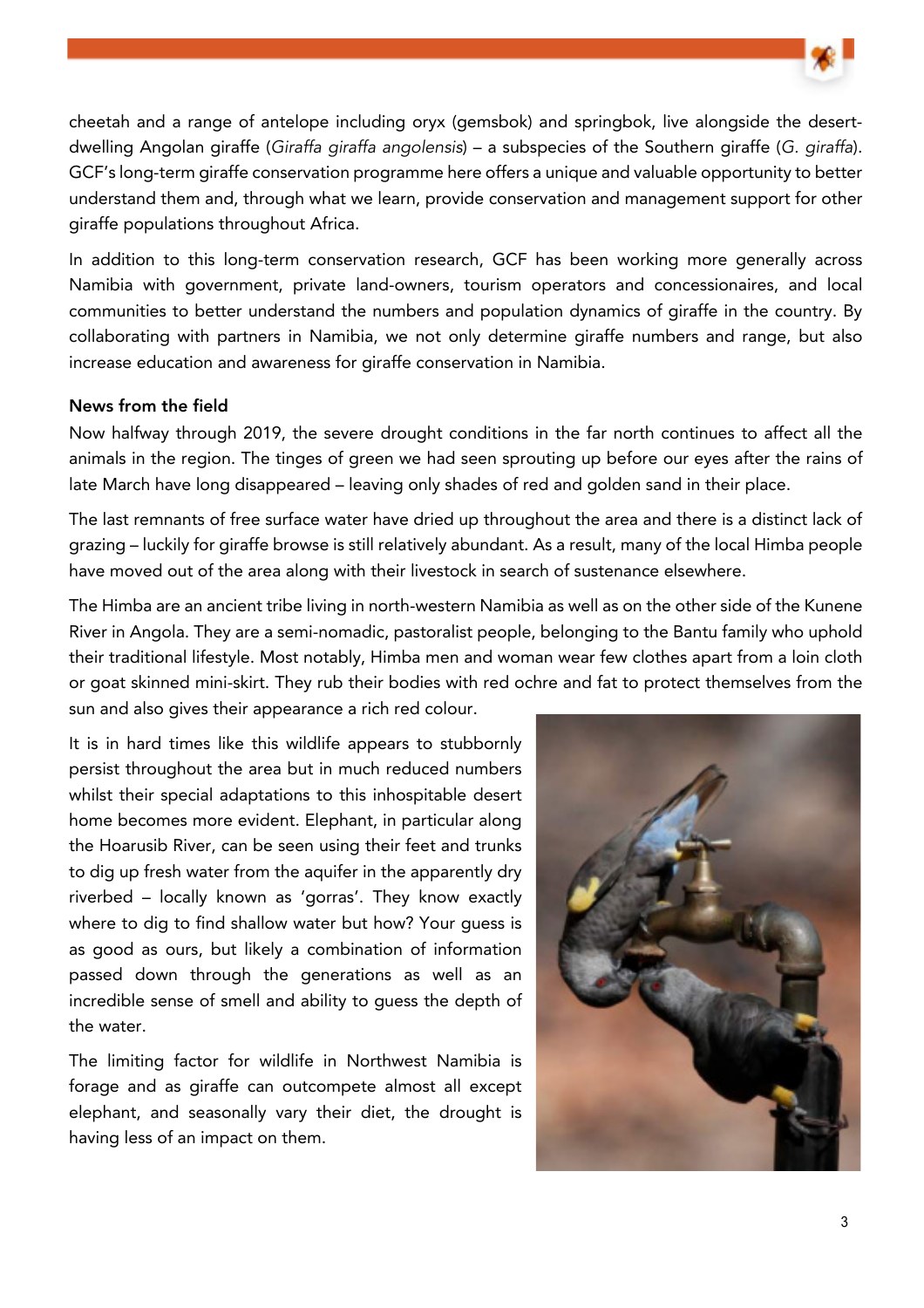

In light of the drought conditions, over the last few months we have started to look a little more closely at the population dynamics trends during the last few years. Specifically, we started to look at our observations of new-born calves over the last four years and their re-sightings (see Table 1). Our preliminary results show a very encouraging average survival rate of almost 70% for giraffe calves in the study area. This data is extremely valuable as long with similar (even better) results from Niger, Uganda and other populations we are finding out that the 'assumed 50%' survival rate of giraffe in the wild in their first year varies across the continent. Of course variation is expected in each population, and the main reason why we at GCF with partners have such an expansive giraffe conservation efforts in Africa.

|               | 2016    | 2017   | 2018 | 2019   | <b>TOTAL</b> |
|---------------|---------|--------|------|--------|--------------|
| <b>Births</b> | $12 \,$ | 16     | 37   |        | 82           |
| Re-sighted    |         |        | 26   |        | 57           |
| Percentage    | 67%     | 68.75% | 70%  | 70.58% |              |

Table 1: Recorded births and re sights of giraffe calves in Northwest Namibia (2016-2019)

Undertaking regular (monthly) monitoring in key areas of Northwest Namibia is not a total count and we do not always see each animal they often roam far and wide. Table 2 shows the numbers of giraffe observed by month during this reporting period. In June for example, our team observed 31 giraffe as well as a bonus 23 elephant – including four young elephant calves in a single day of surveying in the Hoanib River. Exciting times! After spending much of their time during the previous months inside the Skeleton Coast Park, the giraffe are starting to make their way east again along the river in search of additional forage sources – much to the delight of the tourists visiting the area.

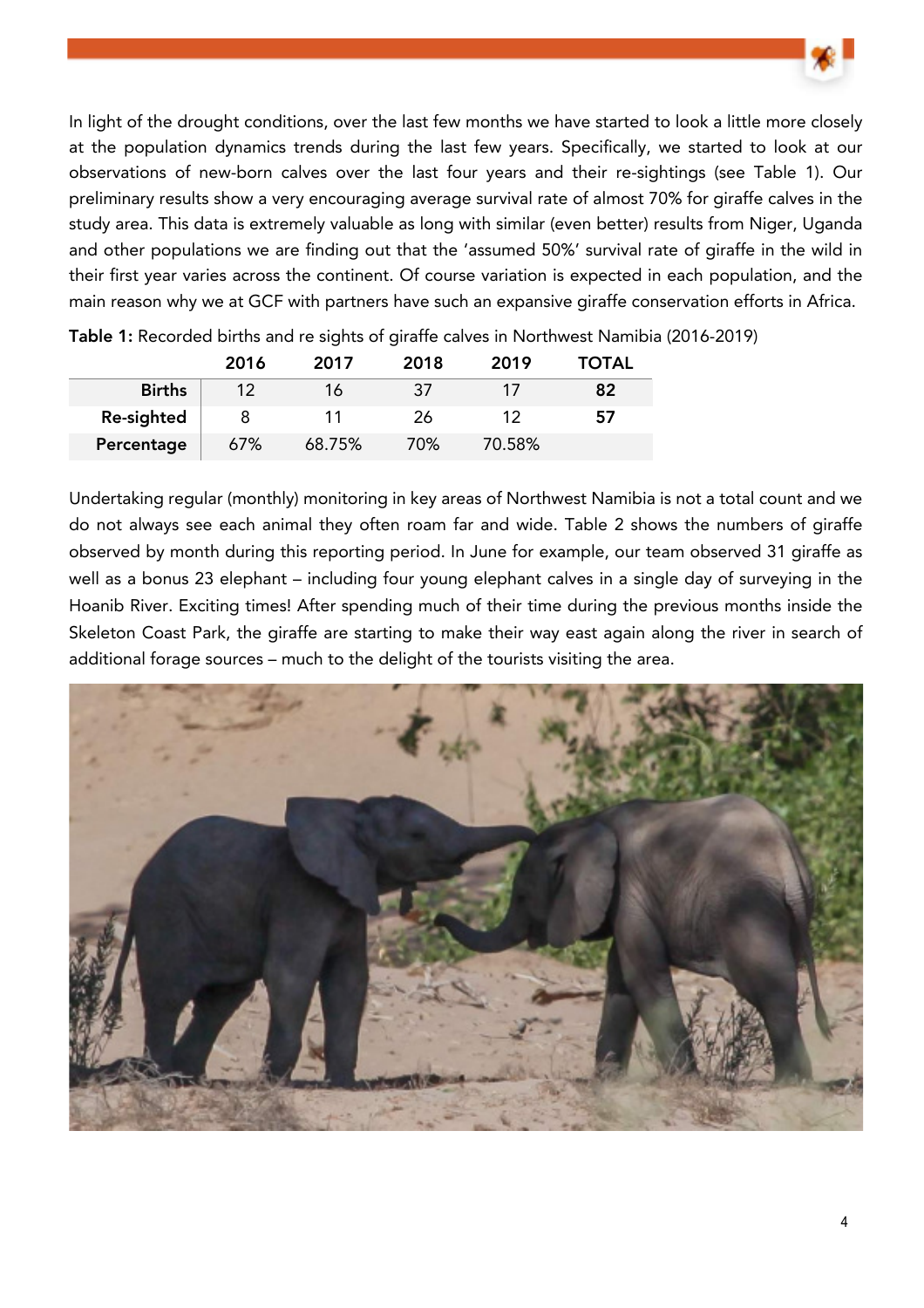

|            |         |             |        |         | <b>New</b> | <b>New</b> | Herd | Average   |  |
|------------|---------|-------------|--------|---------|------------|------------|------|-----------|--|
|            | Giraffe | <b>Male</b> | Female | Unknown | Adults     | Juveniles  | Size | herd size |  |
| April      | 122     | 58          | 52     | 12      |            |            | 29   | 4.21      |  |
| <b>May</b> | 183     | 82          | 86     | 14      |            | 5          | 52   | 3.52      |  |
| June       | 227     | 91          | 111    | 25      |            |            | 59   | 3.85      |  |
| July       | 59      | 26          | 22     |         | 5          |            | 14   | 4.2       |  |

Table 2: Numbers of giraffe sighted in Northwest Namibia this quarter

\*July sightings were affected by limited data collected during the month due to other activities.

The following day had another treat in store for our team with a lion kill not far from our 'base'. Two females and their 10-month-old cubs were feasting on not one but two zebra!

In June, we spotted one of the oldest and most recognisable male giraffe in the Hoarusib River, 'Goober'. We have observed



Goober rather closely as he had developed a form of skin disease on his left hind leg, which had been getting progressively worse over the last year or so (see images below). The skin disease had taken the form of large, wart like lesions. We have often observed this old bull dragging his left hind leg, making



Goober in June 2018 **Cooper 10 Cooper 2018** June 2019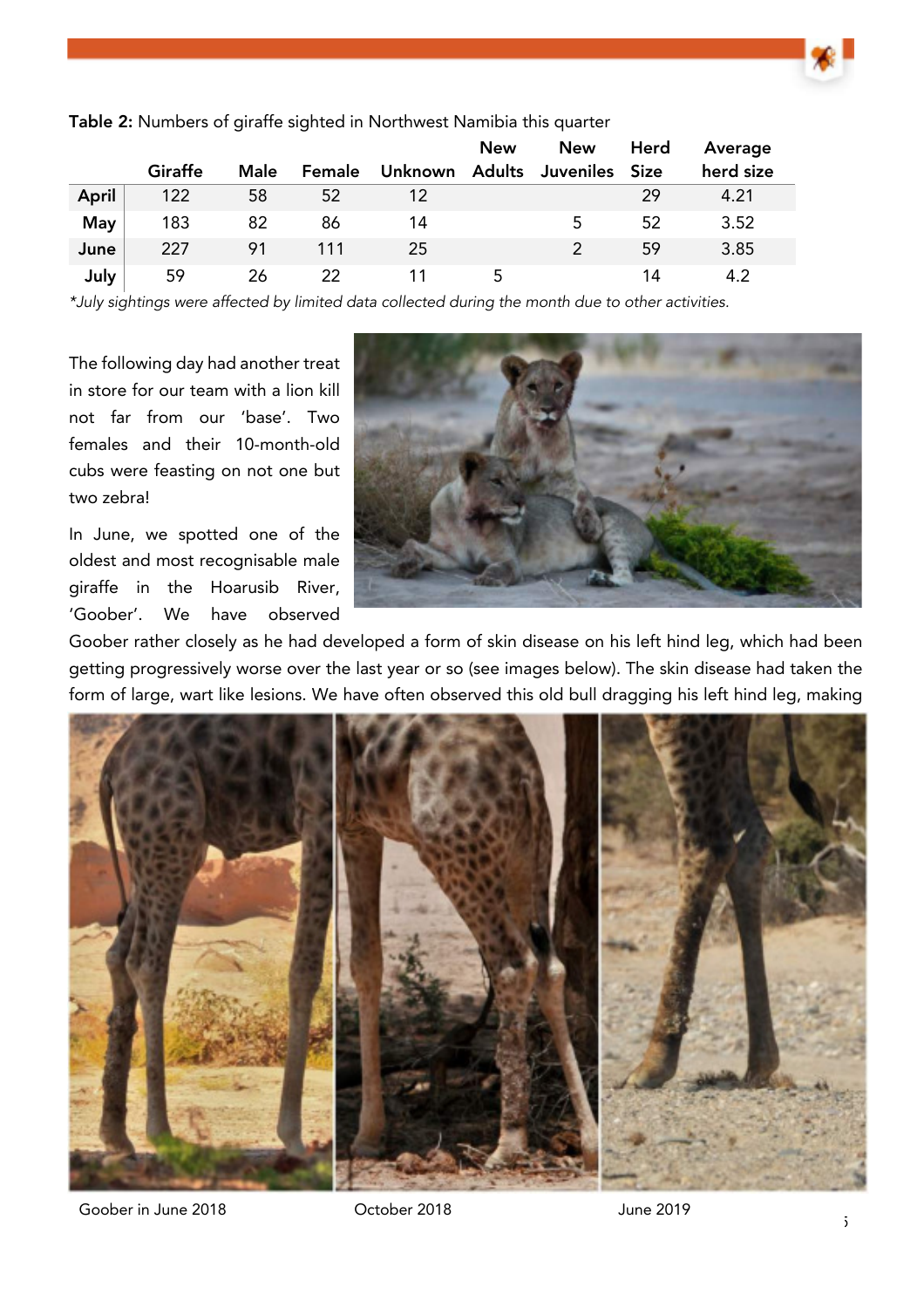distinctive tracks in the sand. Despite his lameness, Goober regularly travels between the Hoanib and Hoarusib Rivers, crossing inhospitable and mountainous terrain, and an expanse of approx. 70km each way.

During this recent encounter with Goober, we took several photos and on closer inspection realised a marked improvement in his skin disease. The lesions have almost disappeared, and Goober again walked without a limp. Without invasive testing we cannot determine the cause of the disease or the extent of it, however, seeing this improvement is great news for him – and also us.

Since earlier this year, we have included the area north of the Hoarusib River into our regular surveys. We now regularly travel further north towards the Kunene River and the Angolan border in search of giraffe in the ephemeral riverbeds of the Nadas, Khumib and Ensengo Rivers. These extended surveys feeds into a larger study to assess the current conservation status of the Angolan giraffe in far Northwest Namibia as part of the Skeleton Coast-Iona National Parks (SCIONA) Trans Frontier Conservation Area.

As part of this larger conservation effort, we are working closely with the Namibia University of Science and Technology (NUST) to conduct a translocation viability assessment for giraffe into Iona National Park, Angola, which lies just across the Kunene River. For this assessment, we are working closely with MSc student Jackson Hamutenya and his NUST supervisors (Drs. Morgan Hauptfleisch and Vera De Cauwer) to better understand giraffe habitat availability, spatial ecology and potential threats in both



Northwestern Namibia and Southwestern Angola. If all comes together over the next year or so, maybe we can support the respective governments and partners to bring Angolan giraffe back into this part of their nominate country. Stay tuned!

As part of our Africa-wide initiative Twiga Tracker and also in collaboration with the SCIONA project, GCF embarked on yet another giraffe tagging mission to fit GPS satellite units to giraffe in Northwestern Namibia in July. To save giraffe in Africa, we need to gain a better understanding of where giraffe live, where they move and how they use their habitat. Twiga Tracker aims to track a minimum of 250 giraffe across their range with innovative GPS satellite solar units. The new tracking technology was first tested in Namibia and so far, we have deployed >115 'ossi-units' on giraffe in Chad, Kenya, Namibia, Niger, Uganda and Zimbabwe. Preliminary data analysis has just begun, but already we are seeing some fascinating results and are learning so much more about giraffe and their movements.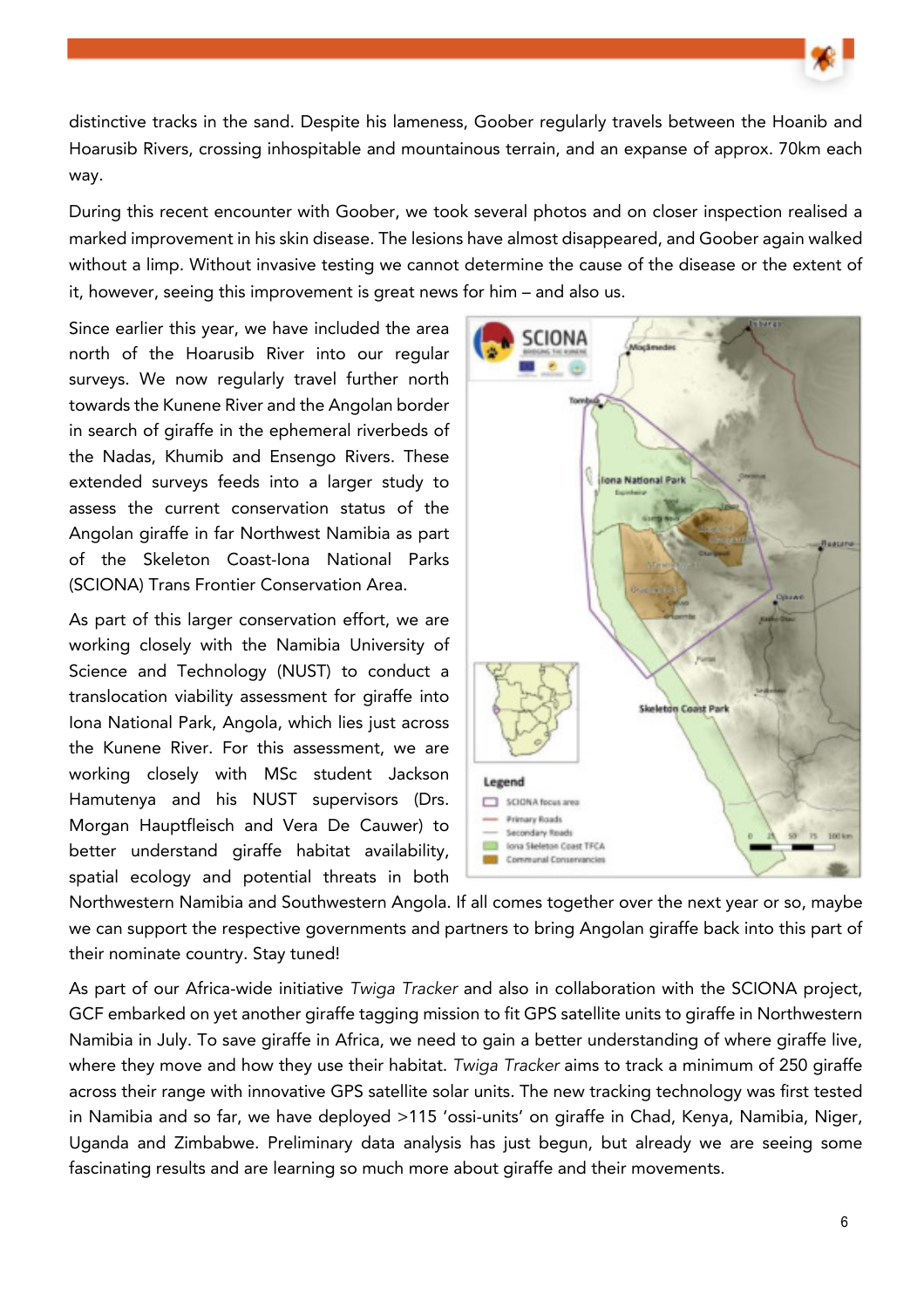

Fitting these units needs a cohesive, dedicated team to get the job done, as such, the GCF team was joined by Namibian wildlife veterinarian HO Reuter – who incidentally worked with GCF Directors to fit the very first giraffe GPS satellite units in the early 2000s, our conservation partner Ultimate Safaris, several students and a lecturer from NUST, as well as a few volunteers to complete the capture team. Over the course of six days, seven 'ossi-units' were fitted in the northern extent of the study area – the Nadas and Khumib Rivers, as we know little about the movements of these animals. Interestingly, one of



the tagged animals was 'Supergirl'. She was first identified and documented by Dr Julian Fennessy in the late 1990s and is now estimated to be at least 25 years old, which makes her one of the oldest known giraffe in the study area and possibly in Africa. The data from her unit and the other six animals will be used as a valuable part of the NUST students' translocation assessment and give us fascinating insights into how far these giraffe move in search of food and breeding opportunities.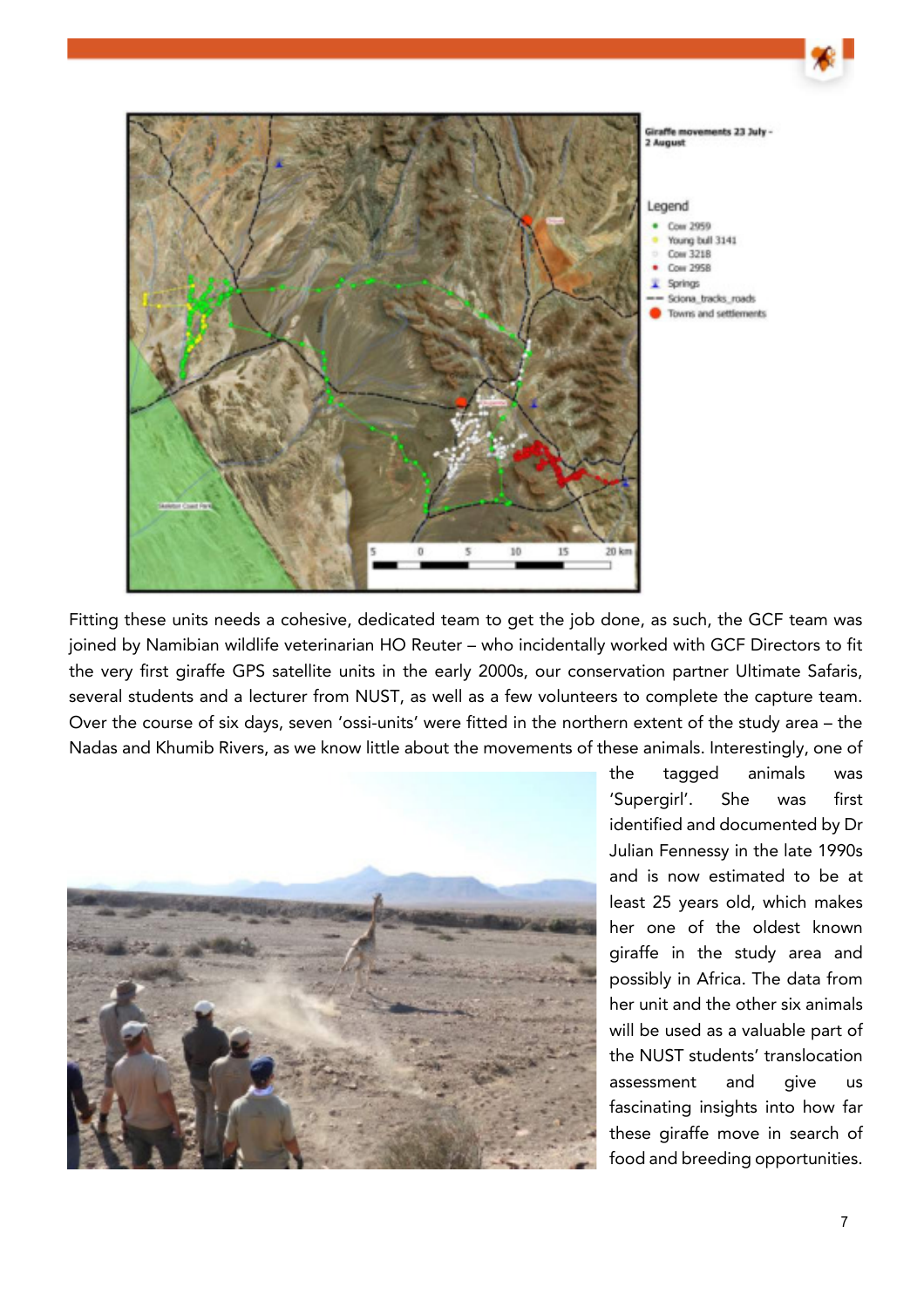

With the help of our keen eyes and with a little help from 'Hotspotter', an online pattern recognition software programme which is the basis of GCF and partners 'GiraffeSpotter' programme (giraffespotter.org), we have been able to match several more of the historical study subjects from the late 1990s and early 2000s with those giraffe we currently see. Matching animals by eye can be difficult at times and a little AI help does not go amiss and takes the guess work out of this exercise. One such example is 'Gilly'. Named after one of Julian's old Aussie mates, 'Gilly' was first spotted in 2003 as a young juvenile of approximately two months of age. In July 2018, we had our first re-encounter with him as a battled and scarred bull – if only giraffe could talk!



Gilly (KHBM032) in 2003 **Gilly in 2018** Gilly in 2018

This year we celebrated World Giraffe Day 21 June – the longest day or night of the year, depending on where you live – in style in Northwest Namibia. While surveying the Hoanib River on World Giraffe Day, we spotted 'Windy' – again another one of the original study animals. From the looks of her, we suspect she is pregnant, which comes as a surprise as she is at least 20 years old. We will be watching her progress closely over the next few months and will keep you up-to-date.

During the period GCF hosted a number of Conservation Supporters: Scarlett Stromer (Humboldt University), Becca Schneyer (Franklin Park Zoo), Ashley Ullrich and Kimberly Good (Lion Country Safari), Emily Kay and Bobby Stoop (Wellington Zoo), Jamie Stimpson and Billy Florek (Twycross Zoo) and a group from Ultimate Safaris. We were also joined by NUST students Jackson Hamutenya, Chris Muashekele, Milciades Chicomo and George Lyanabu, and their supervisor Dr Morgan Hauptfleisch.

Stay tuned for more news from Namibia as we look forward to keeping you updated.